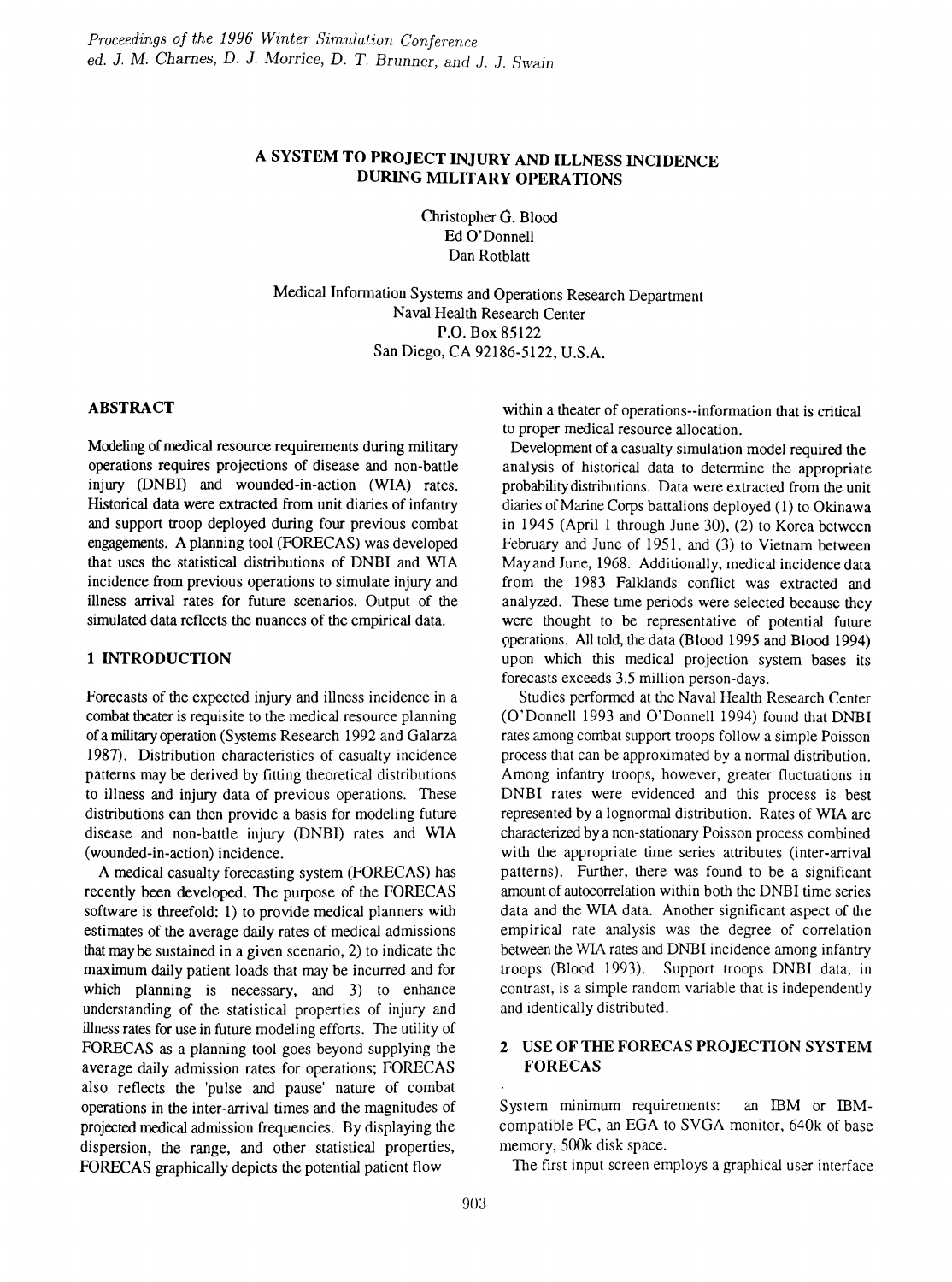to prompt the user for the infonnation needed in the simulations. The screen displays the following options regarding illness or injury incidence to be projected: DNBI, WIA, DNBI and WIA.

The second input screen prompts the user for information pertaining to battle tempo. Again, the user makes inputs with the use of the left-side mouse button. This screen requests the degree of battle intensity of the proposed battle scenario. The combat intensity options are: NONE, LIGHT, MODERATE, HEAVY, and INTENSE. The "NONE" category represents a 'no combat' situation; though tensions may exist, no combat is taking place (an occupying force, for example). While DNBI arrivals will still occur in this situation, there will be no WIA. The other battle tempo options reflect the magnitude of injury/illness incidence evidenced in previous combat operations of varying intensities (Blood 1995).

The third input screen allows the user to specify the numbers and types of troops for the projected scenario. There are three categories of troops: INFANTRY TROOPS, SUPPORT TROOPS, SERVICE SUPPORT TROOPS. Combat troops refer to infantry personnel; Support troops represent intra-divisional support such as tank, artillery, light-armored infantry, and combat engineer units; Service Support personnel includes the Force Service Support Group (FSSG) and the Surveillance, Reconnaissance, Intelligence Group (SRIG). Below each of the three troop categories are buttons for specifying the number of that troop type deployed.

The fourth input screen prompts the user for two parameters regarding the operational theater and length of the proposed scenario. The user chooses between EUROPE, EAST ASIA, and SOUTHWEST ASIA as the region and then specifies expected duration of the engagement.

Upon clicking the right-side mouse button, the first of the graphical displays is presented. The graphical presentations consist of DNBI and/or WIA incidence line charts plotted across the temporal course of the simulated scenario. Initially, each graph depicts a single troop type. If the user has selected more than one troop type, there will be a graph for each troop category followed by a composite line chart across all troops categories.

Each arrival stream (DNBI, WIA) is depicted in different colors to enhance user viewing. Along the y (vertical) axis the scale shows the magnitude of the arrivals, while the x (horizontal) axis represents the temporal course of the operation (See Figure 1).

A statistical summary screen follows each graphical depiction of injury/illness incidence. The user-defined parameters are shown at the top of the screen. Below these parameters are descriptive statistics representing the casualty flow over the operation. For DNBI<sup>\*</sup> and WIA

incidence, the output shows:

-TOTAL NUMBER OF PRESENTATIONS -TOTAL NUMBER OF ADMISSIONS -Total number of diseases· -Total number of nonbattle injuries· -Total number of battle fatigue cases- ,DAILY ADMISSION AVERAGES -MAXIMUM ADMISSIONS ON A SINGLE DAY

-AVERAGE RATE PER 1000 STRENGTH PER DAY -MAXIMUM DAILY RATE PER 1000 STRENGTH -MINIMUM DAILY RATE PER 1000 STRENGTH Presentations represent the total number of patients expected to be admitted to a treatment facility. Admissions represent only those patients whose treatment is expected to last three days or longer.

Upon hitting the "enter" key, the system then proceeds to the next graphical presentation (line chart for the next troop category). This process repeats itself until all troop categories have been viewed or the user quits. After all the graphs and statistical summary screens have been viewed,



Figure 1: FORECAS depiction of daily patient load

the user is returned to the initial input screen to create another scenario or to quit the program.

#### 3 STATISTICAL UNDERPINNINGS OF FORECAS

The historical data that was studied to fonn the basis for the simulation comes from Marine company and battalion unit diaries. These battalions were of varying strengths. Numbers of illnesses and injuries were computed per 1000 troop strength per day. This standardization of the data gives the output a uniform perspective which can be easily adjusted across various troop strength levels. The actual simulations are accomplished with the aid of uniform random number generators to start each of the rates.

#### 3.1 DNBI Rates

The simulation of support troop DNBI rates makes use of variates drawn from a normal distribution. These variates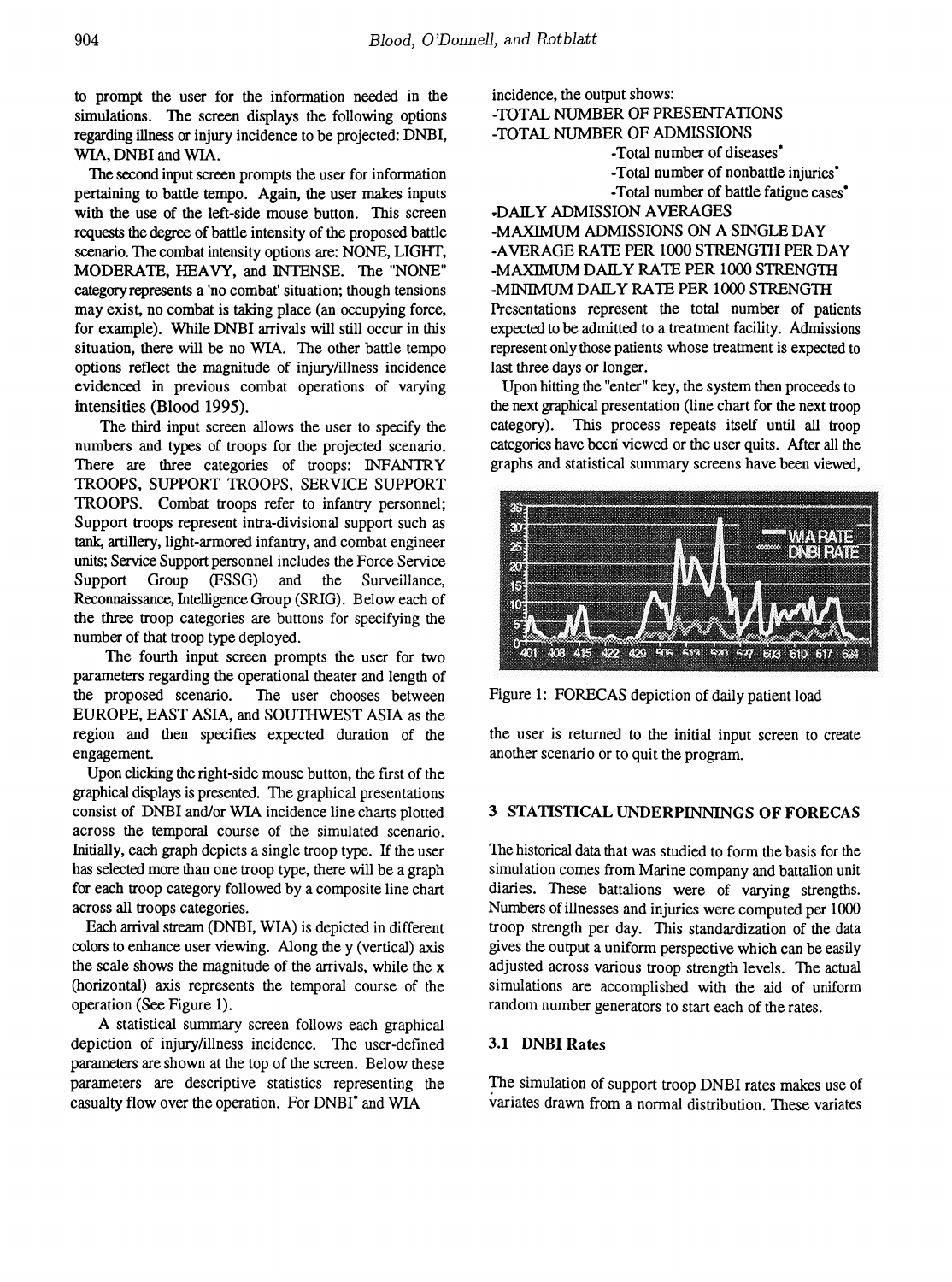approximate the Poisson process which best represents the

historical data. The variates Y, are distributed as:

$$
Y \sim N(\mu, \sigma^2)
$$

Generation of the infantry troop DNBI can be derived from a lognonnal approximation to a Poisson process. The variates from a lognormal distribution are distributed as:

$$
X \sim LN(\mu, \sigma^2)
$$

Generation of this variate is similar to the normal distribution. After deriving Y, the normal variate, the lognormal variate,  $X$ , is then generated:

$$
X = e^{Y}
$$

This results in an IID lognormal variate. This is than put into the equation:

$$
X_{t} = \beta_{0} + \beta_{1} X_{t-1} + \beta_{2} W_{t} + LN(\mu, \sigma^{2})
$$

where:

 $X =$  the infantry DNBI variate with the necessary auto and cross correlations.

 $\beta_i$  = constants used to obtain the necessary auto and cross correlations.

> $W<sub>t</sub>$  = the WIA variate.  $LN(\mu,\sigma^2)$  = the IID lognormal variate

### 3.2 WIA Rates

Examination of individual battalions shows the historical data of the combat troop WIA rates are represented by single and batch arrivals in a non-homogeneous Poisson process. Representation of the 1000 troop strength per day can be simulated with the use of a continuous distribution. These variates are exponentially distributed.

$$
W\sim \text{expo}(\beta)
$$

where:

 $\beta$  is the estimated mean.

There is also a strong degree of autocorrelation within each of the combat troop series. Specifying that any of the combat troops series data as being independent is inappropriate. Generation of the series than involves producing a stream of variates that possess the needed serial correlation. Generating the series with autocorrelation then is:

$$
W_{\tau} = \alpha_1 + \alpha_2 \, W_{\tau \cdot 1} \, + \alpha_3 \, W_{\tau \cdot 2} + \alpha_3 \, W_{\tau \cdot 2} + \exp( \beta )
$$

where:

 $W<sub>t</sub>$  = the WIA rate at time t.  $\alpha_t$  = constants used to develop the autocorrelation.  $exp<sub>0</sub>(\beta)$  = the random number drawn from the computer.

The support troops and the extra-divisional troops both have less or no autocorrelation within each series so a simple exponential distribution is used to generate the interarrival times of each casualty event.

#### 3.3 Validation of the Model

Analysis of the casualty stream data generated by FORECAS is warranted to ensure that the projection system accurately reflects the statistical trends evident in the empirical data. FORECAS also has a feature that creates an ASCII data set which can be imported into any common statistical software program to perfonn validation tests. Analyses were performed on the time series data in the form of serial and cross correlation tests. Past research found that support troop rates are identically and independently distributed -- consequently no autocorrelation should exist within each of these series and none was found. The combat troop DNBI empirical data however possessed a degree of autocorrelation which were accurately reflected in plots of the infantry troop DNBI simulated series.

Autocorrelation function graphs were also used to compare the simulated combat troop time series with the actual data and the plots indicated a significant degree of autocorrelation at the first day which decreases thereafter. This is consistent with the findings from analyses of the historical data. A test for cross-correlation between the DNBI and WIA series demonstrated a statistically significant finding similar to the empirical data. These analyses indicate that the simulations accurately depicted the statistical patterns evidenced in the empirical data.

# 4 CONCLUSIONS

Because the FORECAS projection system accurately simulates the medical admissions seen in previous military operations and because a great deal of consistency in admission patterns has been witnessed across operations in the past, this tool may prove useful in forecasting the medical requirements of future operations. Such a planning tool may likewise have similar utility in the civilian sector, to the extent that sufficient empirical data exists upon which to base projections.